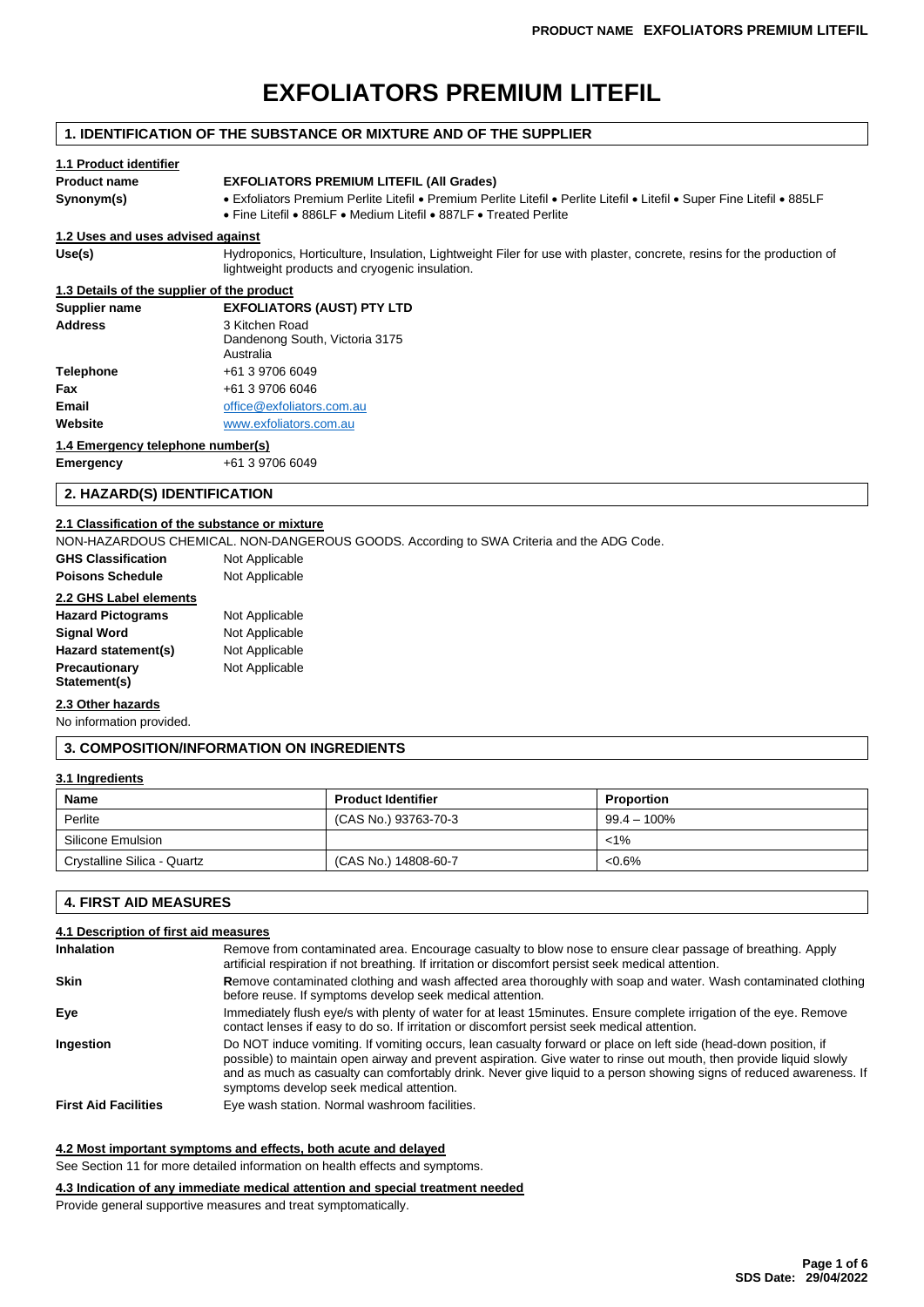### **5. FIRE-FIGHTING MEASURES**

#### **5.1 Extinguishing media**

Use extinguishing media suitable for surrounding environment.

#### **5.2 Special hazards arising from the substance or mixture**

Non-combustible material. Not considered a fire risk.

### **5.3 Advise for firefighters**

| Firefighting             | Alert Fire Brigade and advise location and nature of hazard. Product is not combustible. No special firefighting |
|--------------------------|------------------------------------------------------------------------------------------------------------------|
| instructions             | procedures required. Use firefighting procedures suitable for surrounding area.                                  |
| <b>Protection during</b> | Fire fighters should wear appropriate protective equipment and self-contained breathing                          |
| Firefighting             | apparatus (SCBA)                                                                                                 |

### **5.4 HAZCHEM code**

None allocated

#### **6. ACCIDENTAL RELEASE MEASURES**

#### **6.1 Personal precautions, protective equipment and emergency procedures**

| <b>General measures</b>     | Avoid breathing dust. Use in well-ventilated area. Handle in accordance with good industrial hygiene and safety |
|-----------------------------|-----------------------------------------------------------------------------------------------------------------|
| <b>Protective equipment</b> | practices.<br>Wear Personal Protective Equipment (PPE) as detailed in Section 8 of the SDS.                     |
| <b>Emergency procedure</b>  | Evacuate all unnecessary personnel. Increase ventilation.                                                       |

#### **6.2 Environmental precautions**

Perlite is inert and is not expected to present a hazard to the environment. Prevent product from entering drains and waterways. If contamination of waterways occurs, contact the Environmental Protection Authority (EPA).

#### **6.3 Methods and materials for containment and cleaning up**

Contain spillage immediately. Vacuum or wet sweep spilled material to avoid generating dust. Collect and transfer material to a suitable container for reuse or disposal. Use absorbent paper dampened with water to pick up remaining material. Wash surfaces well with soap and water. Dispose of in accordance with federal, EPA and state regulations.

#### **6.4 References to other sections**

See Sections 8 and 13 for exposure controls and disposal.

#### **7. HANDLING AND STORAGE**

#### **7.1 Precautions for safe handling**

Avoid generation of dust. Use smallest possible amounts in designated areas with adequate ventilation. Have emergency equipment (for fires, spills, leaks, etc.) readily available. Before use carefully read the product label. Use of safe work practices are recommended to avoid inhalation and eye or skin contact. Observe good personal hygiene, including washing hands before eating, drinking, and smoking or using toilet facilities. Prohibit eating, drink and smoking in contaminated areas.

#### **7.2 Conditions for safe storage, including any incompatibilities**

| <b>Storage conditions</b> | Store in a cool, dry, well-ventilated area, out of direct sunlight and moisture. Store away from water, foodstuffs and<br>incompatible materials. Ensure containers are adequately labelled, protected from physical damage and sealed when<br>not in use.                                    |
|---------------------------|-----------------------------------------------------------------------------------------------------------------------------------------------------------------------------------------------------------------------------------------------------------------------------------------------|
| Storage container         | Multi-ply paper bag with sealed plastic liner or heavy gauge plastic bag.<br>NOTE: Bags should be stacked, blocked, interlocked, and limited in height so that they are stable and secure against<br>sliding or collapse. Check that all containers are clearly labelled and free from leaks. |
| Incompatible<br>materials | Strong alkali, hydrogen fluoride (HF), sodium hydroxide (NaOH), strong acids, mineral acids and reducing agents.                                                                                                                                                                              |

#### **7.3 Specific end use(s)**

See Section 1 of SDS for further information.

#### **8. EXPOSURE CONTROLS/PERSONAL PROTECTION**

#### **8.1 Control parameters**

#### **Occupational Exposure Limits (OEL)**

| <b>Material Name</b>        | <b>TWA</b>            | <b>STEL</b>   | Peak          | <b>Notes</b> |
|-----------------------------|-----------------------|---------------|---------------|--------------|
| Perlite                     | 10 mg/mª              | Not Available | Not Available | (a)          |
| Crystalline Silica - Quartz | $0.05 \text{ mg/m}^3$ | Not Available | Not Available |              |

(a) This value is for inhalable dust containing no asbestos and < 1% crystalline silica.

**Biological limits** No biological limit values have been allocated for this material.

### **8.2 Exposure controls**

**Appropriate** Use in well ventilated area. Local exhaust ventilation should be used to prevent excessively dusty conditions and to **engineering controls** maintain dust levels below exposure limits. Work areas should be cleaned regularly by wet sweeping or vacuuming.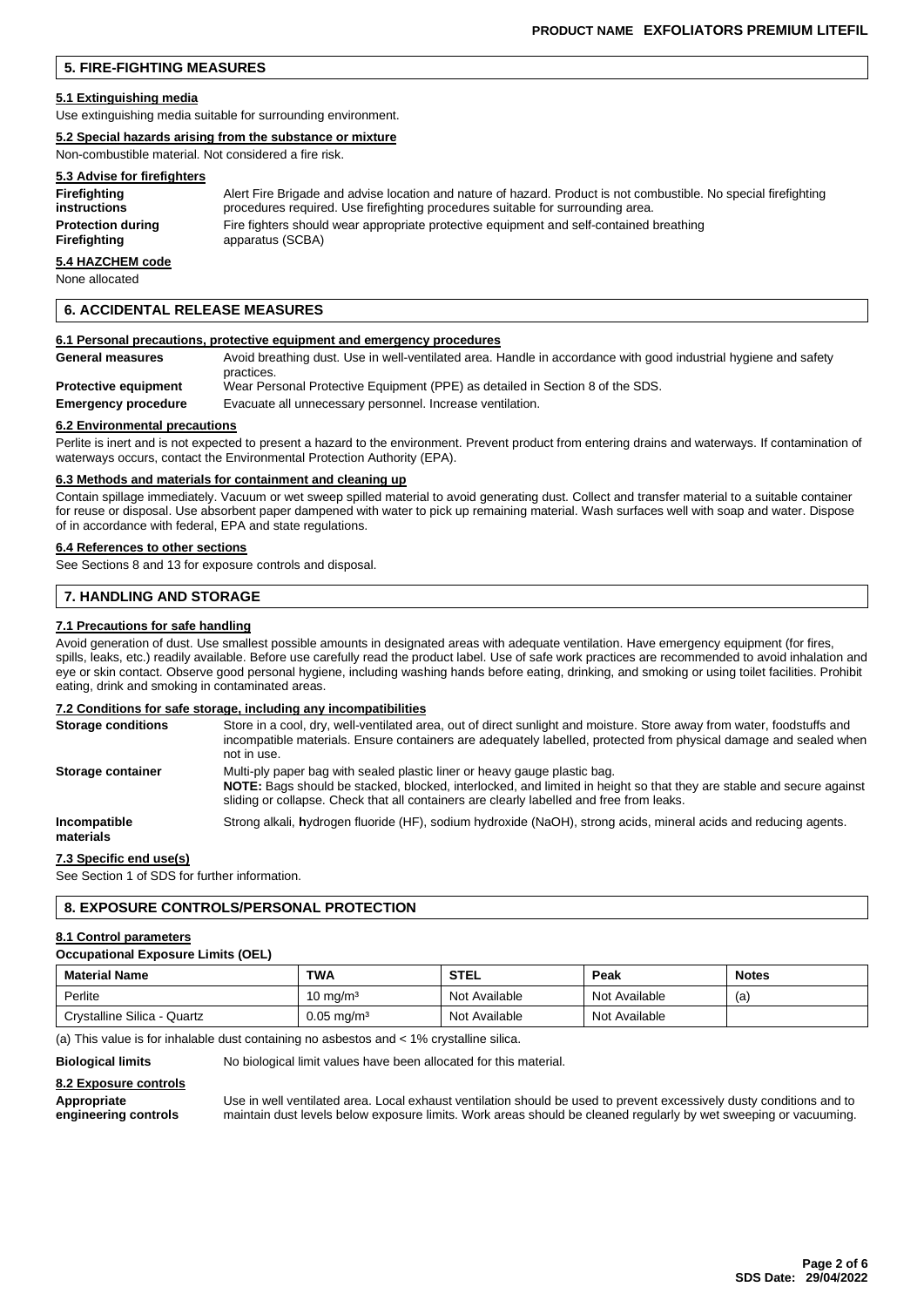#### **PRODUCT NAME EXFOLIATORS PREMIUM LITEFIL**



### **9. PHYSICAL AND CHEMICAL PROPERTIES AND SAFETY CHARACTERISTICS**

#### **9.1 Information on basic physical and chemical properties**

| <b>Physical state</b>           | Granular                                                      |
|---------------------------------|---------------------------------------------------------------|
| Colour                          | White                                                         |
| Odour                           | Odourless                                                     |
| <b>Melting point</b>            | $1260 - 1343$ °C                                              |
| <b>Boiling point</b>            | Not Applicable                                                |
| <b>Flammability</b>             | Non-combustible                                               |
| <b>Lower Explosion limits</b>   | Not Applicable                                                |
| <b>Upper Explosion limits</b>   | Not Applicable                                                |
| <b>Flash point</b>              | Not Applicable                                                |
| Auto-ignition temp.             | Not Applicable                                                |
| Decomposition temp.             | Not Applicable                                                |
| pH value                        | $6.5 - 8$                                                     |
| <b>Kinematic viscosity</b>      | Not Applicable                                                |
| <b>Solubility</b>               | Soluble in hot concentrated alkali and Hydrogen Fluoride (HF) |
|                                 | Moderately soluble (<10%) in 1N Sodium hydroxide (NaOH)       |
|                                 | Slightly soluble (<3%) in some mineral acids (1N)             |
|                                 | Insoluble in water                                            |
| <b>Partition coefficient</b>    | Not Applicable                                                |
| (n-octanol/water)               |                                                               |
| Vapour pressure                 | Not Applicable                                                |
| Density and/or                  | Not Applicable                                                |
| relative density                |                                                               |
| <b>Relative vapour density</b>  | Not Applicable                                                |
| <b>Particle characteristics</b> | $1 \mu m - 15 mm$                                             |
| 9.2 Other information           |                                                               |
| <b>Bulk density</b>             | $32 - 400$ kg/m <sup>3</sup>                                  |
| <b>Specific Gravity</b>         | $2.2 - 2.4$                                                   |
|                                 |                                                               |

### **10. STABILITY AND REACTIVITY**

#### **10.1 Reactivity**

Stable under normal conditions.

#### **10.2 Chemical stability**

Stable under normal ambient and anticipated storage and handling conditions of temperature and pressure.

#### **10.3 Possibility of hazardous reactions**

Hazardous polymerization not expected to occur.

#### **10.4 Conditions to avoid**

Avoid dust generation.

#### **10.5 Incompatible materials**

Strong alkali, **h**ydrogen fluoride (HF), sodium hydroxide (NaOH), strong acids, mineral acids and reducing agents.

#### **10.6 Hazardous decomposition products**

Reacts with Hydrofluoric Acid to form toxic silicon tetra fluoride gas.

### **11. TOXICOLOGICAL INFORMATION**

#### **11.1 Likely routes of exposure**

Inhalation, skin contact and eye contact. Exposure by ingestion (swallowing) is not expected to occur.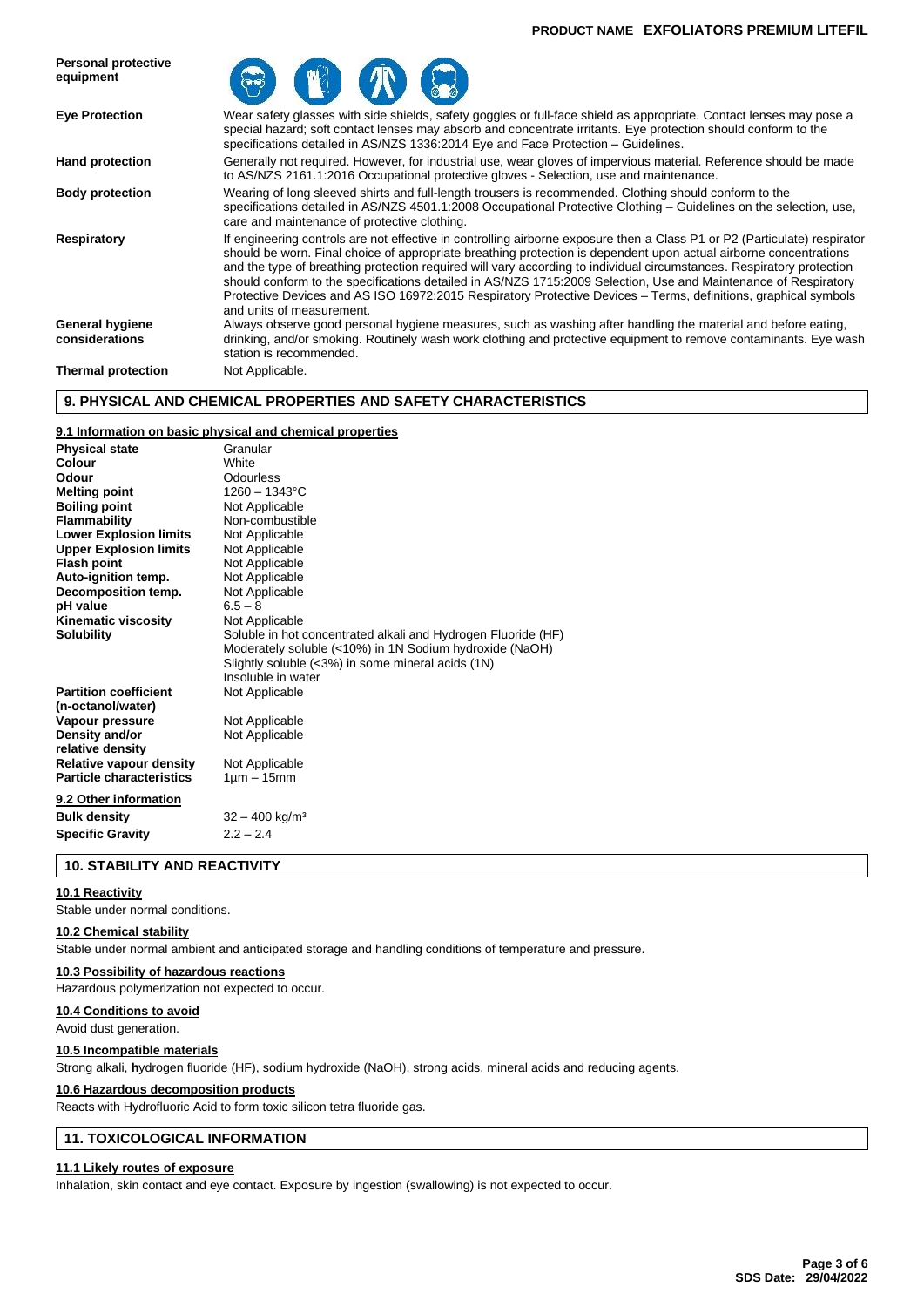#### **PRODUCT NAME EXFOLIATORS PREMIUM LITEFIL**

### **11.2 Symptoms related to the physical, chemical and toxicological characteristics**

| <b>Inhalation</b> | Inhalation of airborne dust may cause irritation to the mucous membrane and upper airways. Symptoms can include<br>coughing, sneezing and breathing difficulties. Repeated exposure to respirable silica may result in pulmonary fibrosis<br>(silicosis). Silicosis is a fibronodular lung disease caused deposition in the lungs of fine respirable particles of<br>crystalline silica. Principal symptoms of silicosis are coughing and breathlessness. |
|-------------------|-----------------------------------------------------------------------------------------------------------------------------------------------------------------------------------------------------------------------------------------------------------------------------------------------------------------------------------------------------------------------------------------------------------------------------------------------------------|
| <b>Skin</b>       | Prolonged contact with skin may cause irritation resulting in redness and itching. People with pre-existing skin<br>conditions, such as dermatitis, should take extra care so as not to exacerbate the condition.                                                                                                                                                                                                                                         |
| Eve               | Contact with eyes may cause mechanical irritation resulting in redness, lacrimation and pain. May cause mild<br>abrasion.                                                                                                                                                                                                                                                                                                                                 |
| Ingestion         | Ingestion of large amounts may cause gastrointestinal disturbances. Symptoms can include nausea, vomiting and<br>abdominal pain.                                                                                                                                                                                                                                                                                                                          |

#### **11.3 Toxicological effects from short and long term exposure**

| <b>Acute toxicity</b>                    | Carcinogenicity              |                                                                    |
|------------------------------------------|------------------------------|--------------------------------------------------------------------|
| <b>Skin corrosion/irritation</b>         | <b>Reproductive toxicity</b> |                                                                    |
| Serious eye damage/irritation            | (STOT) – single exposure     |                                                                    |
| <b>Respiratory or skin sensitization</b> | (STOT) – repeated exposure   |                                                                    |
| Germ cell mutagenicity                   | <b>Aspiration hazard</b>     |                                                                    |
|                                          | Legend:                      | - Data available but does not fill the criteria for classification |

*Legend:*

 $\oslash$ 

*- Data required to make classification available*

*- Data not available to make classification*

### **12. ECOLOGICAL INFORMATION**

#### **12.1 Toxicity**

No data available for this material.

### **12.2 Persistence and degradability**

No data available for this material.

### **12.3 Bio accumulative potential**

No data available for this material.

### **12.4 Mobility in soil**

No data available for this material.

### **12.5 Other adverse effects**

No data available for this material.

### **13. DISPOSAL CONSIDERATIONS**

#### **13.1 Disposal**

Reuse or recycle where possible. Dispose of to an approved landfill. Dispose of in accordance with federal, EPA and state regulations.

### **14. TRANSPORT INFORMATION**

#### **NOT CLASSIFIED AS A DANGEROUS GOOD BY THE CRITERIA OF THE ADG, IMDG OR IATA CODE**

|                           | <b>LAND TRANSPORT</b><br>(ADG) | <b>SEA TRANSPORT</b><br>(IMDG) | <b>AIR TRANSPORT</b><br>(ICAO-IATA / DGR) |  |
|---------------------------|--------------------------------|--------------------------------|-------------------------------------------|--|
| <b>UN Number</b><br>14.1  | Not Regulated                  | Not Regulated                  | Not Regulated                             |  |
| 14.2 Proper Shipping Name | Not Regulated                  | Not Regulated                  | Not Regulated                             |  |
| 14.3 DG Class             | Not Regulated<br>Not Regulated |                                | Not Regulated                             |  |
| 14.4 Packing Group        | Not Regulated                  | Not Regulated                  | Not Regulated                             |  |

#### **14.5 Environmental hazards**

No data is available for this material.

#### **14.6 Transport in bulk (according to Annex II of MARPOL 73/78 and the IBC Code)**

Not regulated

#### **14.7 Special precautions for user**

**HAZCHEM code** None allocated

### **15. REGULATORY INFORMATION**

### **15.1 Safety, health and environmental regulations/legislation specific for the product**

| Poison schedule        | A poison schedule number has not been allocated to this product using the criteria in the Standard for the Uniform<br>Scheduling of Medicines and Poisons (SUSMP). |
|------------------------|--------------------------------------------------------------------------------------------------------------------------------------------------------------------|
| <b>Classifications</b> | SWA (Safework Australia) criteria is based on the Globally Harmonised System (GHS) of Classification and Labelling<br>of Chemicals.                                |
| Inventory listing(s)   | <b>AUSTRALIA: AICS (Australian Inventory of Chemical Substances)</b><br>All components are listed on AICS, or are exempt.                                          |
|                        | <b>AUSTRALIA: HCIS (Hazardous Chemical Information System)</b><br>All components are listed on HCIS, or are exempt.                                                |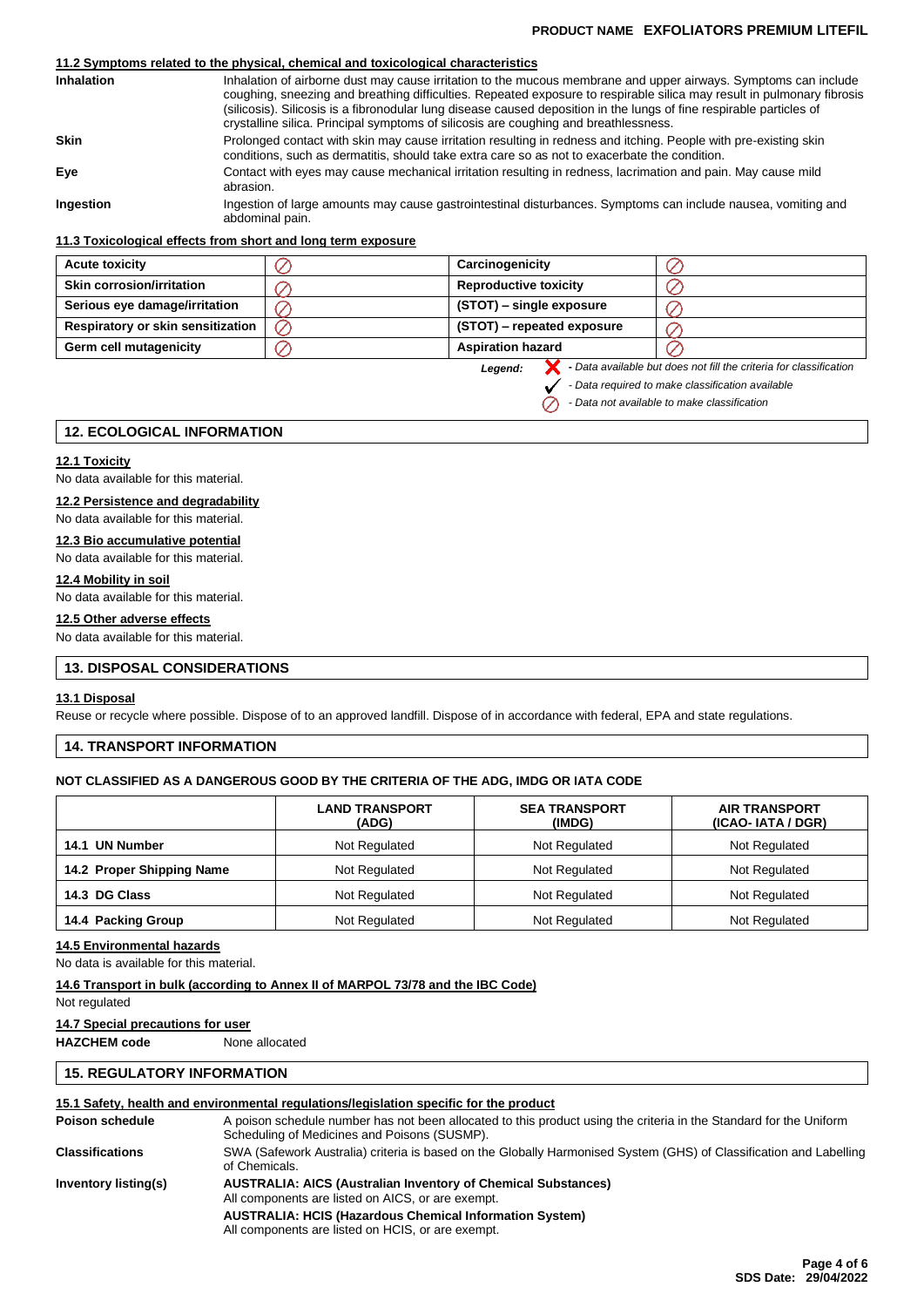| <b>16. OTHER INFORMATION</b>                                                                                                                                                                   |                                                                                                                                                                                                                                                                                                                                                                                                                                                                                                                                                                                                                                                                                                                                                                                                                                                                                                                                                                                                                                                                                                                                                                                                                                                                                                                                                                |  |  |  |  |  |
|------------------------------------------------------------------------------------------------------------------------------------------------------------------------------------------------|----------------------------------------------------------------------------------------------------------------------------------------------------------------------------------------------------------------------------------------------------------------------------------------------------------------------------------------------------------------------------------------------------------------------------------------------------------------------------------------------------------------------------------------------------------------------------------------------------------------------------------------------------------------------------------------------------------------------------------------------------------------------------------------------------------------------------------------------------------------------------------------------------------------------------------------------------------------------------------------------------------------------------------------------------------------------------------------------------------------------------------------------------------------------------------------------------------------------------------------------------------------------------------------------------------------------------------------------------------------|--|--|--|--|--|
| <b>Additional information</b>                                                                                                                                                                  |                                                                                                                                                                                                                                                                                                                                                                                                                                                                                                                                                                                                                                                                                                                                                                                                                                                                                                                                                                                                                                                                                                                                                                                                                                                                                                                                                                |  |  |  |  |  |
| PPE GUIDELINES:                                                                                                                                                                                | The recommendation for protective equipment contained within this report is provided as a guide only. Factors such<br>as method of application, working environment, quantity used, product concentration and the availability of<br>engineering controls should be considered before final selection of personal protective equipment.                                                                                                                                                                                                                                                                                                                                                                                                                                                                                                                                                                                                                                                                                                                                                                                                                                                                                                                                                                                                                        |  |  |  |  |  |
| <b>HEALTH EFFECTS FROM</b><br>EXPOSURE:                                                                                                                                                        | It should be noted that the effects from exposure to this product will depend on several factors including:<br>frequency and duration of use; quantity used; effectiveness of control measures; protective equipment used and<br>method of application. Given that it is impractical to prepare a report which would encompass all possible scenarios,<br>it is anticipated that users will assess the risks and apply control methods where appropriate.                                                                                                                                                                                                                                                                                                                                                                                                                                                                                                                                                                                                                                                                                                                                                                                                                                                                                                      |  |  |  |  |  |
| <b>Reference Materials</b>                                                                                                                                                                     |                                                                                                                                                                                                                                                                                                                                                                                                                                                                                                                                                                                                                                                                                                                                                                                                                                                                                                                                                                                                                                                                                                                                                                                                                                                                                                                                                                |  |  |  |  |  |
| / Sources for Data                                                                                                                                                                             | AS/NZS 1336:2014 Eye and Face Protection – Guidelines<br>AS/NZS 1715:2009 Selection, Use and Maintenance of Respiratory Protective Devices<br>AS/NZS 2161.1:2016 Occupational protective gloves - Selection, use and maintenance<br>AS/NZS 4501.1:2008 Occupational Protective Clothing – Guidelines on the selection, use, care and maintenance<br>AS ISO 16972:2015 Respiratory Protective Devices – Terms, definitions, graphical symbols and units of<br>measurement<br>Australian Code for the Transport of Dangerous Goods by Road and Rail (ADG Code)<br>Australian Inventory of Chemical Substances<br>Globally Harmonized System of Classification and Labelling of Chemicals (GHS)<br>Hazardous Chemical Information System (HCIS)<br>International Air Transport Association Dangerous Goods Regulations (DGR)<br>International Bulk Chemical Code (IBC Code)<br>MARPOL 73/78 Annex II Regulations for the Control of Pollution by Noxious Liquid Substances in Bulk<br>Perlite Institute, Inc.<br>Preparation of Safety Data Sheets for Hazardous Chemicals Code of Practice<br>Safe Work Australia<br>Standard for the Uniform Scheduling of Medicines and Poisons (SUSMP)<br>The International Maritime Dangerous Goods Code (IMDG Code)<br>The Work Health and Safety Act (WHS Act)<br>The Work Health and Safety Regulations (WHS Regulations) |  |  |  |  |  |
| <b>Abbreviations</b>                                                                                                                                                                           | Workplace Exposure Standards for Airborne Contaminants                                                                                                                                                                                                                                                                                                                                                                                                                                                                                                                                                                                                                                                                                                                                                                                                                                                                                                                                                                                                                                                                                                                                                                                                                                                                                                         |  |  |  |  |  |
|                                                                                                                                                                                                |                                                                                                                                                                                                                                                                                                                                                                                                                                                                                                                                                                                                                                                                                                                                                                                                                                                                                                                                                                                                                                                                                                                                                                                                                                                                                                                                                                |  |  |  |  |  |
| ADG Code<br><b>AICS</b><br>CAS No.<br>DGR<br>EPA<br>GHS<br><b>HAZCHEM Code</b><br><b>HCIS</b><br>HF<br>IATA<br><b>IBC Code</b><br><b>ICAO</b><br><b>IMDG Code</b><br>IMO.<br>kg/m <sup>3</sup> | Australian Code for the Transport of Dangerous Goods by Road and Rail<br>Australian Inventory of Chemical Substances<br>Chemical Abstract Service number - used to uniquely identify chemical compounds<br>Dangerous Goods Regulations<br><b>Environmental Protection Authority</b><br>Globally Harmonised System of Classification and Labelling of Chemicals<br>Emergency action code of numbers and letters which gives information to emergency services<br>Hazardous Chemical Information System (HCIS)<br>Hydrogen Fluoride<br>International Air Transport Association<br>International Bulk Chemical Code<br>International Civil Aviation Organisation<br>International Maritime Dangerous Goods Code<br>International Maritime Organisation<br>Kilograms per Cubic Metre                                                                                                                                                                                                                                                                                                                                                                                                                                                                                                                                                                               |  |  |  |  |  |
| <b>MARPOL</b>                                                                                                                                                                                  | The International Convention for the Prevention of Pollution from Ships                                                                                                                                                                                                                                                                                                                                                                                                                                                                                                                                                                                                                                                                                                                                                                                                                                                                                                                                                                                                                                                                                                                                                                                                                                                                                        |  |  |  |  |  |
| mg/m <sup>3</sup><br>OEL                                                                                                                                                                       | Milligrams per Cubic Metre<br>Occupational Exposure Limits                                                                                                                                                                                                                                                                                                                                                                                                                                                                                                                                                                                                                                                                                                                                                                                                                                                                                                                                                                                                                                                                                                                                                                                                                                                                                                     |  |  |  |  |  |
| рH                                                                                                                                                                                             | A numeric scale used to specify the acidity or basicity (alkalinity) of an aqueous solution.                                                                                                                                                                                                                                                                                                                                                                                                                                                                                                                                                                                                                                                                                                                                                                                                                                                                                                                                                                                                                                                                                                                                                                                                                                                                   |  |  |  |  |  |
| <b>PPE</b><br>SCBA<br><b>SDS</b><br><b>STEL</b><br><b>STOT</b><br><b>SUSMP</b><br>SWA<br>TWA<br><b>WHS</b>                                                                                     | Ranges from 0 (high acidity) to 14 (high alkalinity) with 7 being neutral.<br>Personal Protective Equipment<br>Self-Contained Breathing Apparatus<br><b>Safety Data Sheet</b><br>Short Term Exposure Limit<br>Specific Target Organ Toxicity<br>Standard for the Uniform Scheduling of Medicines and Poisons<br>Safe Work Australia<br>Time-Weighted Average<br>Work Health and Safety                                                                                                                                                                                                                                                                                                                                                                                                                                                                                                                                                                                                                                                                                                                                                                                                                                                                                                                                                                         |  |  |  |  |  |